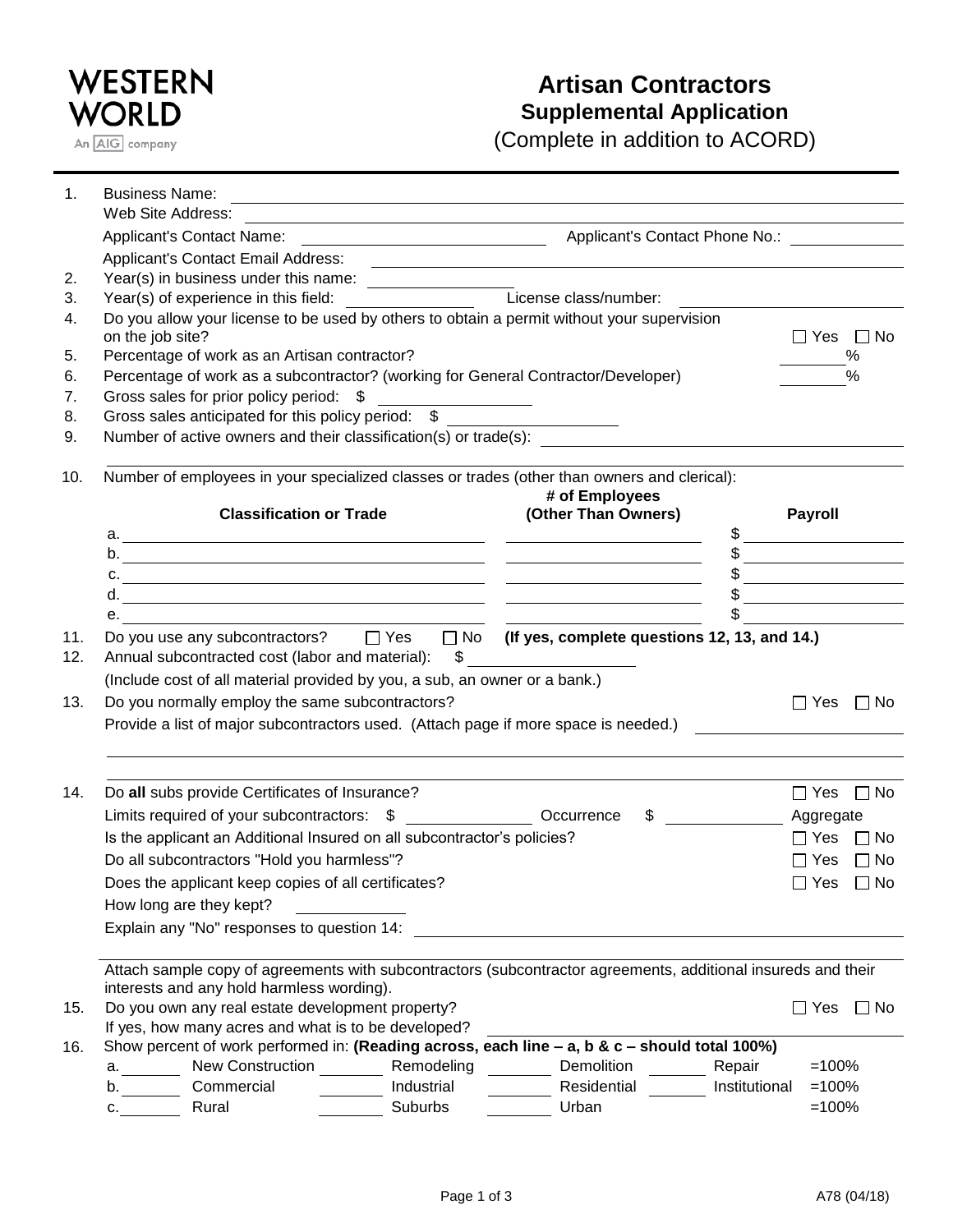| 17.        | Have you worked on any new apartments, condominiums, town houses, or tract homes in the<br>past five years?<br>If yes, specify year(s), number(s), location(s) and job description(s):                                                                                                                                        | $\Box$ Yes           | l I No             |  |  |  |  |
|------------|-------------------------------------------------------------------------------------------------------------------------------------------------------------------------------------------------------------------------------------------------------------------------------------------------------------------------------|----------------------|--------------------|--|--|--|--|
| 18.        | Do you plan on working or are you working on any new apartments, condominiums, town houses,<br>or tract homes?                                                                                                                                                                                                                | $\Box$ Yes           | ∣ I No             |  |  |  |  |
| 19.        | Area of Operations (county/state):                                                                                                                                                                                                                                                                                            |                      |                    |  |  |  |  |
| 20.        | Have you worked in any of the following states?<br>(AK, AZ, CA, CO, HI, ID, MN, NV, NM, OR, SC, UT, WA)<br>If yes, indicate which one(s) and provide specific information on each job:                                                                                                                                        |                      |                    |  |  |  |  |
| 21.        | Do you plan on working in or are you working in any of the following states?<br>(AK, AZ, CA, CO, HI, ID, MN, NV, NM, OR, SC, UT, WA)<br>If yes, indicate which one(s) and provide specific information on each job:                                                                                                           | $\Box$ Yes           | $\Box$ No          |  |  |  |  |
| 22.        | Have you worked in the State of New York in the past five years?                                                                                                                                                                                                                                                              | l I Yes              | ⊟ No               |  |  |  |  |
| 23.        | Are you currently working or would you consider working in the state of New York?<br>If yes, please provide details on the job or jobs:                                                                                                                                                                                       |                      |                    |  |  |  |  |
| 24.        | Do you frame residential dwellings?<br>$\Box$ Yes<br>$\Box$ No<br>If yes, how many over the past 2 years?<br>How many anticipated for the coming 12 months?                                                                                                                                                                   |                      |                    |  |  |  |  |
| 25.        | Do you do any foundation work?                                                                                                                                                                                                                                                                                                | $\Box$ Yes $\Box$ No |                    |  |  |  |  |
| 26.        | Do you do roofing?<br>$\square$ No<br>Commercial<br>%<br>Residential<br>$\Box$ Yes<br>$\%$<br>Do you do re-roofing?<br>Commercial<br>Residential<br>$\Box$ No<br>$\Box$ Yes                                                                                                                                                   |                      | ℅<br>$\frac{0}{0}$ |  |  |  |  |
| 27.        | Do you use or have you used synthetic stucco (EIFS)?                                                                                                                                                                                                                                                                          | ∐ Yes                | $\Box$ No          |  |  |  |  |
| 28.        | Do you do any lead, asbestos, mold or radon removal or remediation?                                                                                                                                                                                                                                                           | Yes                  | $\Box$ No          |  |  |  |  |
| 29.<br>30. | If you excavate, do you use "Dig Safe" or a similar method of contacting utilities prior to digging?<br>Describe the typical project your company is involved in:                                                                                                                                                             | $\Box$ Yes $\Box$ No |                    |  |  |  |  |
|            |                                                                                                                                                                                                                                                                                                                               |                      |                    |  |  |  |  |
| 31.        | Do your operations involve work that falls under the EPA's Lead Based Paint Renovation, Repair<br>and Painting Act?<br>Painters, carpenters, door and window installers and handypersons are among the<br>contracting classes typically affected if you work on pre-1978 housing.                                             | $\Box$ Yes $\Box$ No |                    |  |  |  |  |
|            | If you are interested in obtaining a quote for claims of bodily injury due to lead paint, complete the following:<br>Are you an EPA Certified Renovator?<br>а.<br>Check a limit of insurance:<br>b.<br>\$100,000 Claims Made (defense cost in addition to limit)<br>\$250,000 Claims Made (defense cost in addition to limit) | $\Box$ Yes           | ∐ No               |  |  |  |  |